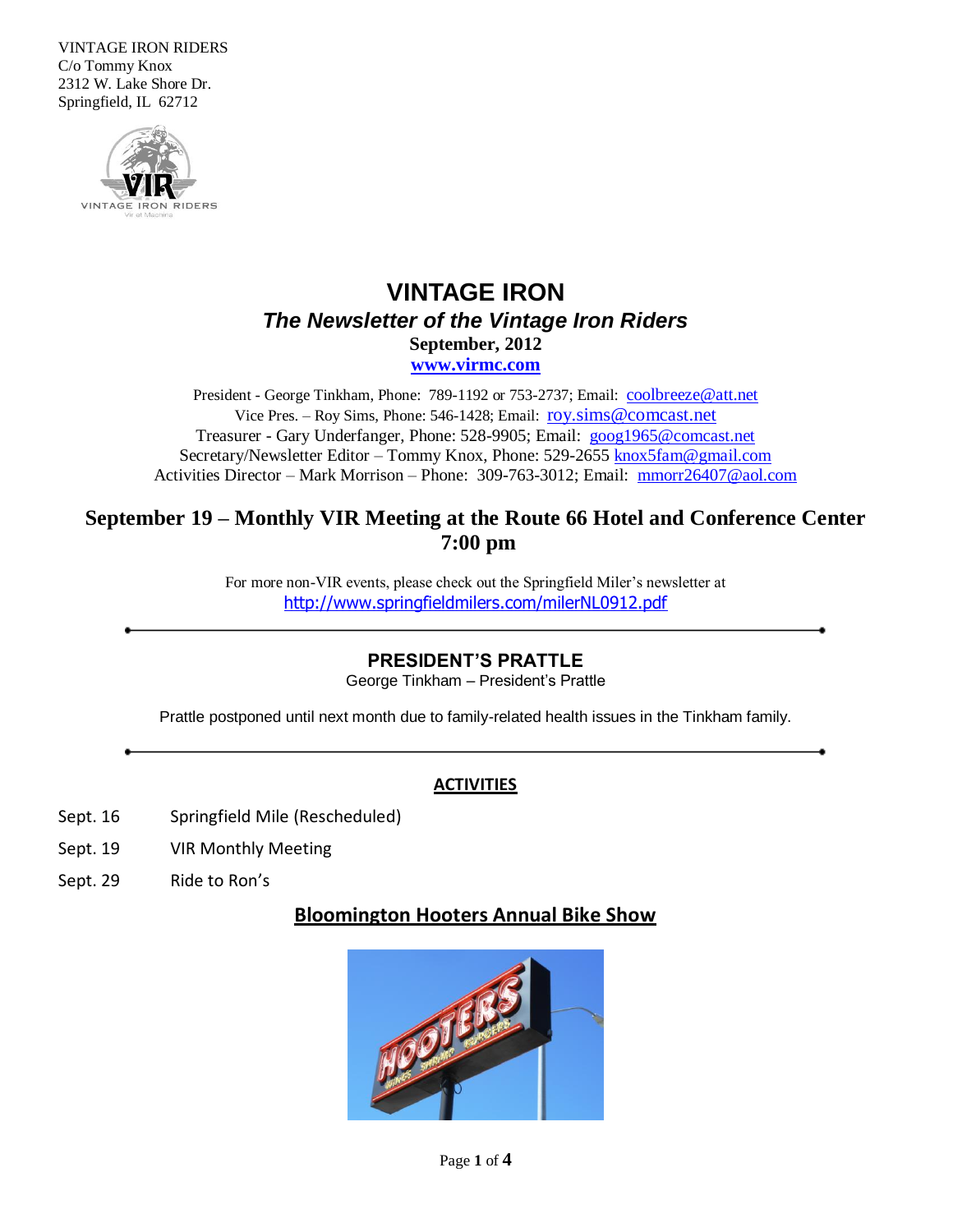On Saturday, September 7 at Hooters in Bloomington, I, the VIR sponsored the annual Bike Show. It was a sunny day and there were about 24 bikes in the show and lots more in the parking lot. Club members Goog Underfanger and Neal Savage won prizes for chopper and café racer. Dave Reischauer displayed his customized BSA as well as Mark Morrison showing his Moto Guzzi. The club was well represented and received a lot of interest from potentially new members. Lynn Morrison was a huge help in promoting the 50/50 drawing as well as the prizes. Mark Morrison did a great job as emcee and coordinating the event. It really was a great time unless you don't like motorcycles, sunny days, and girls in tight outfits. Plan on attending next year.



## **Havana Riverfront Car and Bike Show**

It was a perfect day for a car and bike show on the banks of the Illinois River in historical Havana. Several members loaded up their bikes and made the trek to enjoy easychair spectating of the classic cars, motorcycles, and tractors! Tommy Knox rode up and was pleased to find out that a butterfly porkchop sandwich, chips, and an ice cold pepsi was only \$5.00. He nicknamed that an "Adult Happy Meal." One intrepid woman drove her tractor towing a companion tractor the 30 miles from Pekin, IL. It was a 3-hour trip for her. Don't you think you could manage a 1-hour motorcycle ride to enjoy the camaraderie?





# **Ride to Ron's**

Our annual ride to Ron Tinkham's farm in Kirkwood, IL will be on Saturday September 29; leaving Denny's parking lot on Veteran's Parkway at 9:00 am. We travel picturesque 2 lanes for the 140 or so miles to our final destination where there is an abundance of food and hospitality *par excellence*. A hearty breakfast after a night under the stars (bunks in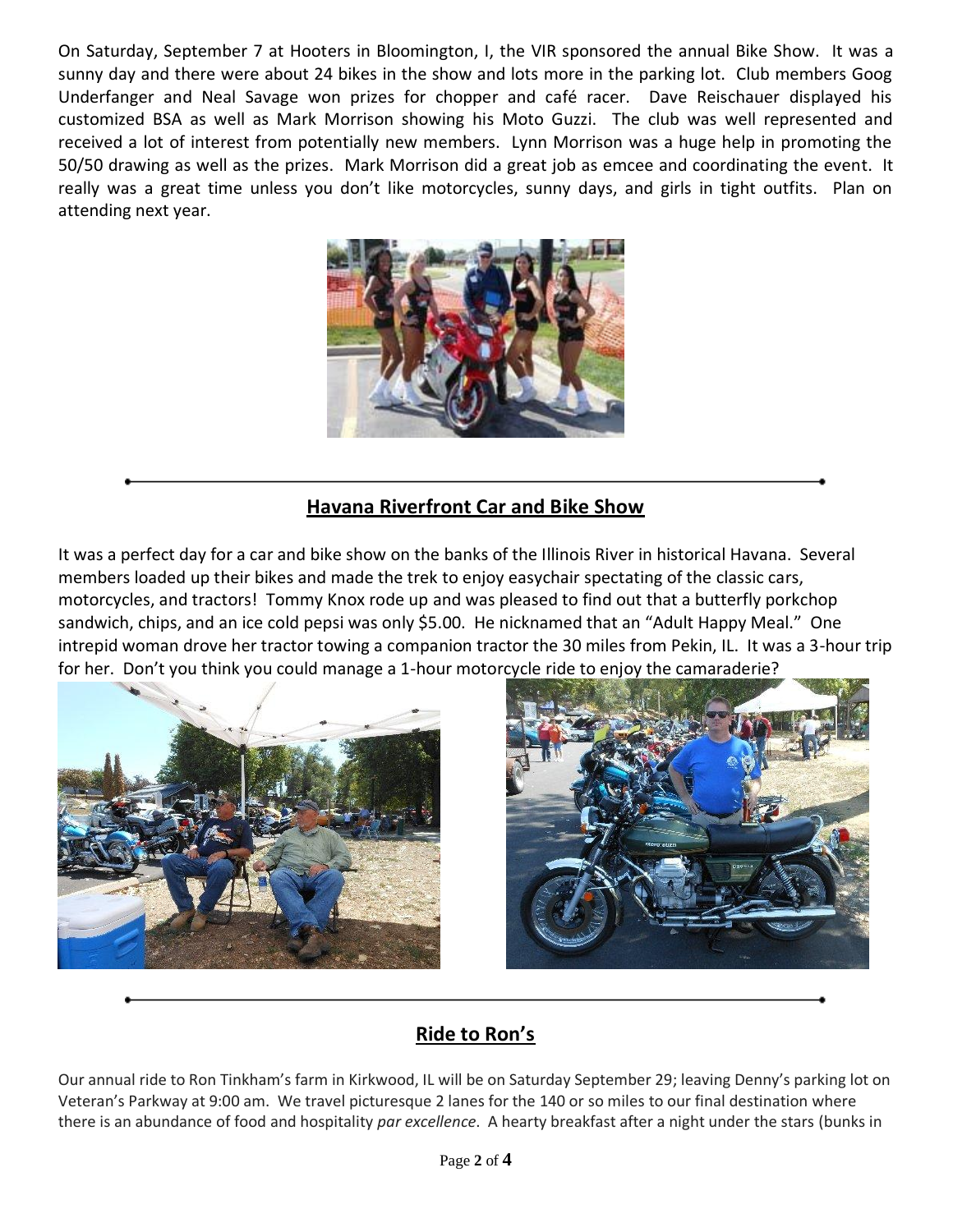the cabin) and a leisurely ride back to our respective homes caps the weekend. There is always a chase truck with an enclosed trailer for any unforeseen mechanical failures. If you have never experienced this weekend event, please consider participating. You will not be disappointed.

George needs your reservation and your \$10 at least 1 week before the Ride - that is, by September 22<sup>nd</sup>. Ron has to buy food and needs to know how much to get. If you elect to stay at a motel in Monmouth or Roseville, you should make your reservation right away.

### **Springfield Mile**

Because of the torrential rain received on Labor Day weekend, the Springfield Mile has been rescheduled for Sunday, Sept. 16 at the Illinois State Fairgrounds. If you can come out Saturday morning (Sept. 15) at 9:00 am to help clean up the area, it would be much appreciated. We will have our regular Park and Display, and our new banners will be used for the first time.

## **Amateur Short Track Races**

Friday, September 14 - Gates Open 3:00pm Racing at 7:00pm

# **Short Track National**

Saturday, September 15 - Gates Open 2:30pm Racing at 7:00pm

# **Springfield Mile National**

Sunday, September 16 - Gates Open 9:00am Racing at 1:00pm

Minutes of Meeting **Vintage Iron Riders Route 66 Hotel and Conference Center August 15, 2012**

Meeting called to order at 7:10 pm. Pledge of Allegiance was taken. Cell phones silenced.

#### **Treasurer's Report**

We have a balance of \$4,095.42 of which \$1,828.50 is the Jeff White Memorial Fund.

#### **Events**

Mark Morrison reported that the VIR won 2<sup>nd</sup> place for most entries at the Havana Bike Show with a \$100 prize. Nine bikes were displayed and judged. Mark Morrison's Moto Guzzi received a second place European and Goog Underfanger received a prize for his Flea market Find single cylinder something or other. Mark reported that things are looking good for the Hooters show on September 8. The Springfield Mile is set to go with the new banner to be picked up on August 16, 2012. A cleanup day is set for Saturday, Sept. 1 at 8 am. Dave Reischauer suggested more internet communication for volunteering would be helpful reminders.

#### **Ride to Ron's**

Ride is scheduled for September 29. Several members gave testimony to what a great event this is. George will present more detailed information at the September meeting.

#### **Quaker Steak and Lube**

They are interested in a Bike Show for 2013. A question was raised as to the responsibility of setting of classes and awarding prizes as pertains to the VIR.

#### **New Business**

Dave Reischauer introduced Bill Hart as a prospect for membership. Jim Cordier was introduced as a new member. Dave Reischauer has made his property in Virden available for a wiener roast the second week in October, possibly. Friday or Saturday will have to be determined for the better date. Leroy Solomon alerted the club to August 26 Vintage TT in Peoria.

George Pinkham shared some thoughts on a designated charitable involvement and reasons why we as a club prefer to keep membership dues low.